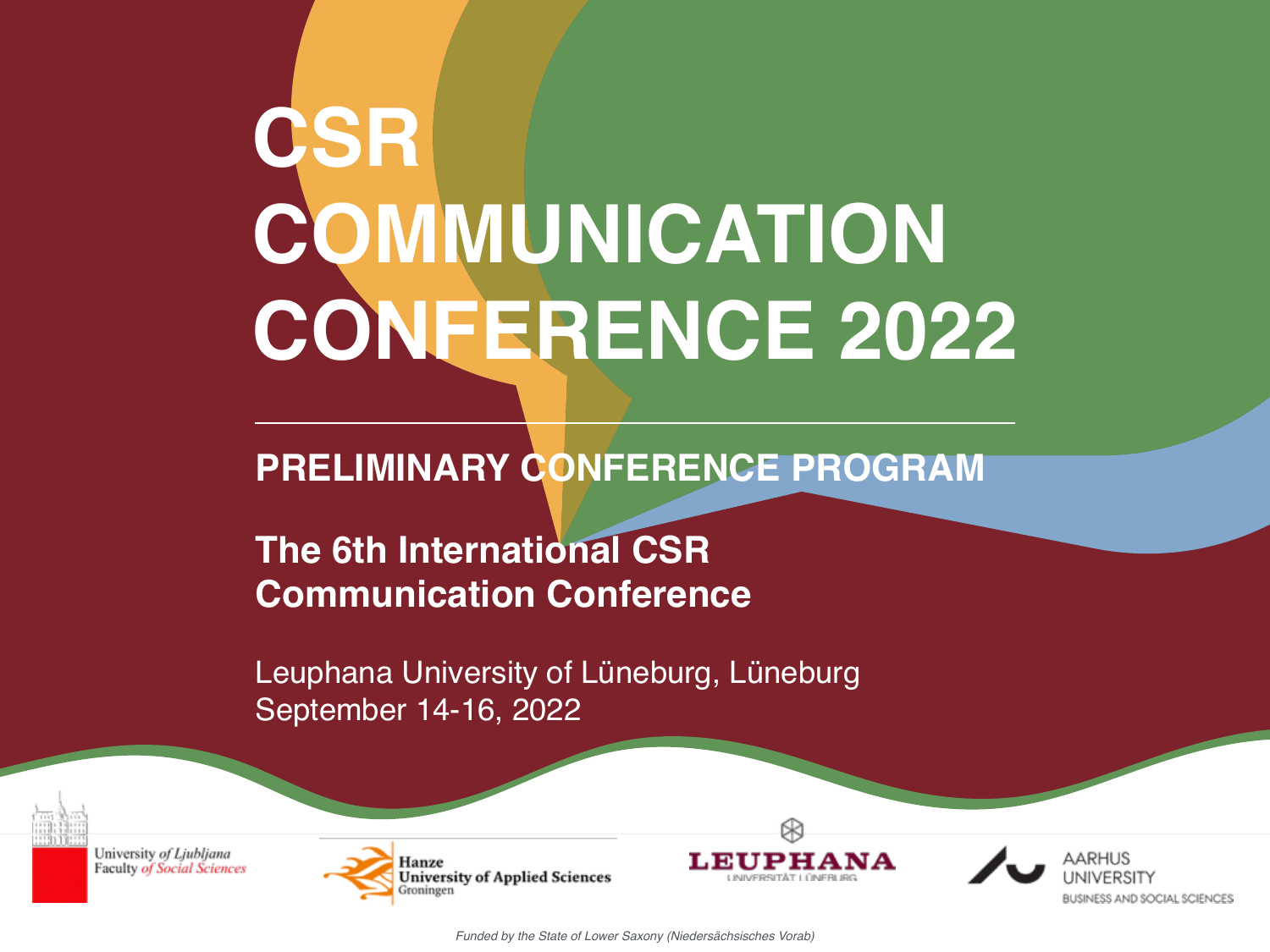# **WELCOME TO CSRCOM2022**

On behalf of Leuphana University of Lüneburg and the entire conference committee, it is our pleasure to welcome you to the 6th International CSR Communication Conference. The conference focuses on concepts, theories, cases and methodological approaches to CSR communication. It provides insights into the latest research in the academic field and scrutinizes how CSR communication is being practiced within the business environment. This year's theme CSR Communication: New Challenges in the Age of Digitalization and Disinformation is expected to allow for interesting interdisciplinary discussions. The conference provides a wonderful opportunity for academics and professionals to network, discuss, debate and exchange ideas and viewpoints.

Enjoy your stay in Lüneburg! #CSRCOM2022

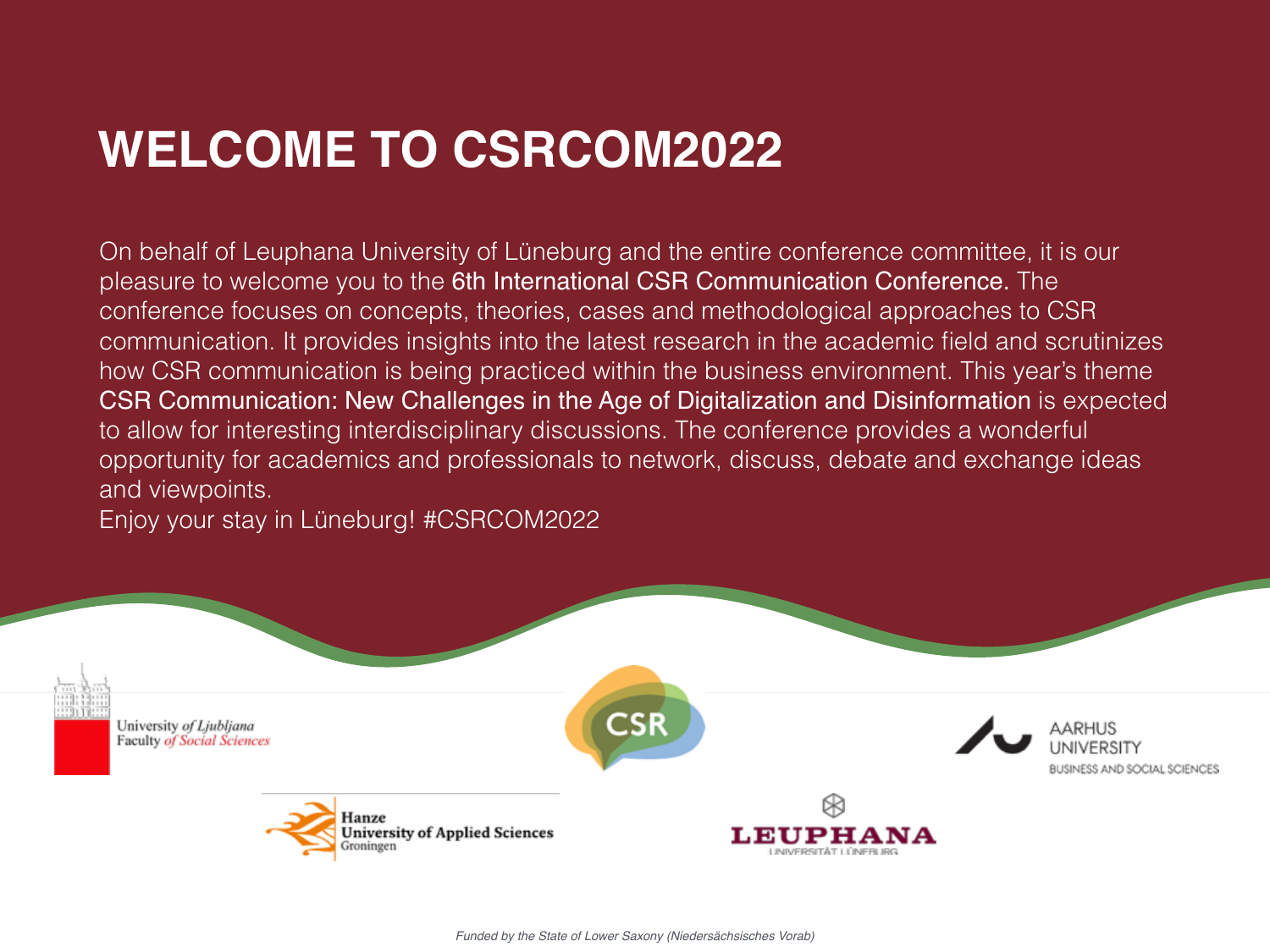## **CONFERENCE COMMITTEE**

[Hannah Trittin-Ulbrich,](https://www.leuphana.de/institute/imo/personen/hannah-trittin-ulbrich.html) Leuphana University of Lüneburg

[Dennis Schoeneborn,](https://www.cbs.dk/en/research/departments-and-centres/department-of-management-society-and-communication/staff/dsmsc) Copenhagen Business School & Leuphana University of Lüneburg

[Matthias Wenzel](https://www.leuphana.de/institute/imo/personen/matthias-wenzel.html), Leuphana University of Lüneburg

[Sigrid Bekmeier-Feuerhahn](http://fox.leuphana.de/portal/de/persons/sigrid-bekmeierfeuerhahn(61c4ea44-2be1-4041-afd0-e69f98e4b4e3).html), Leuphana University of Lüneburg

Urš[a Golob](http://www.fdv.uni-lj.si/en/news-and-information/contacts/teachers/info/ursa-golob), Centre for Marketing and PR, University of Ljubljana

[Klement Podnar](http://www.fdv.uni-lj.si/en/news-and-information/contacts/teachers/info/klement-podnar), Centre for Marketing and PR, University of Ljubljana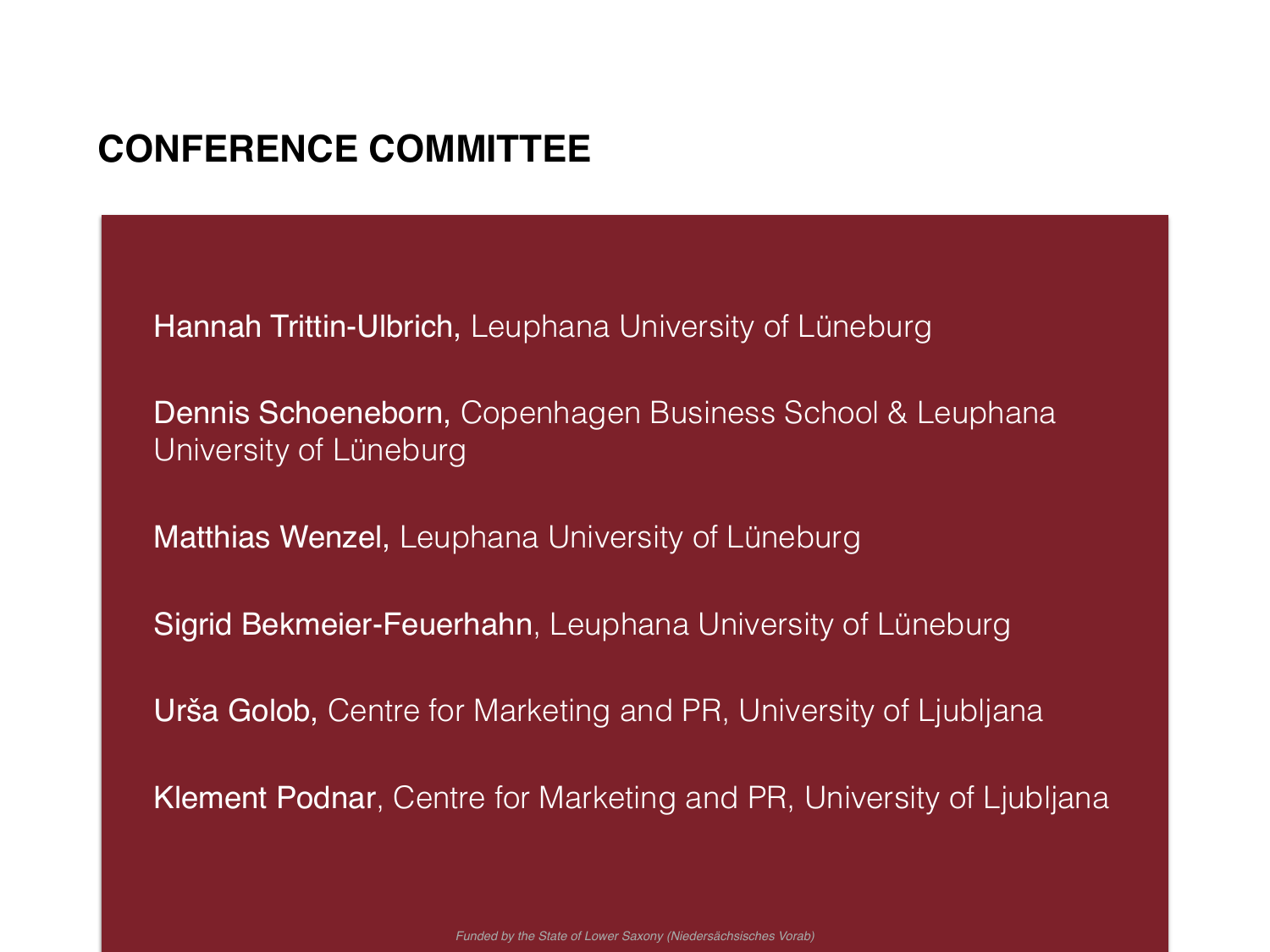### **KEYNOTE SPEAKERS 2022**



**Juliane Reinecke** King's College London

Opening Keynote on September 14



**Lance Bennett** University of Washington

Keynote on September 15



**Luciano Flòridi**  University of Oxford

Virtual Panel Keynote on September 15

*Funded by the State of Lower Saxony (Niedersächsisches Vorab)*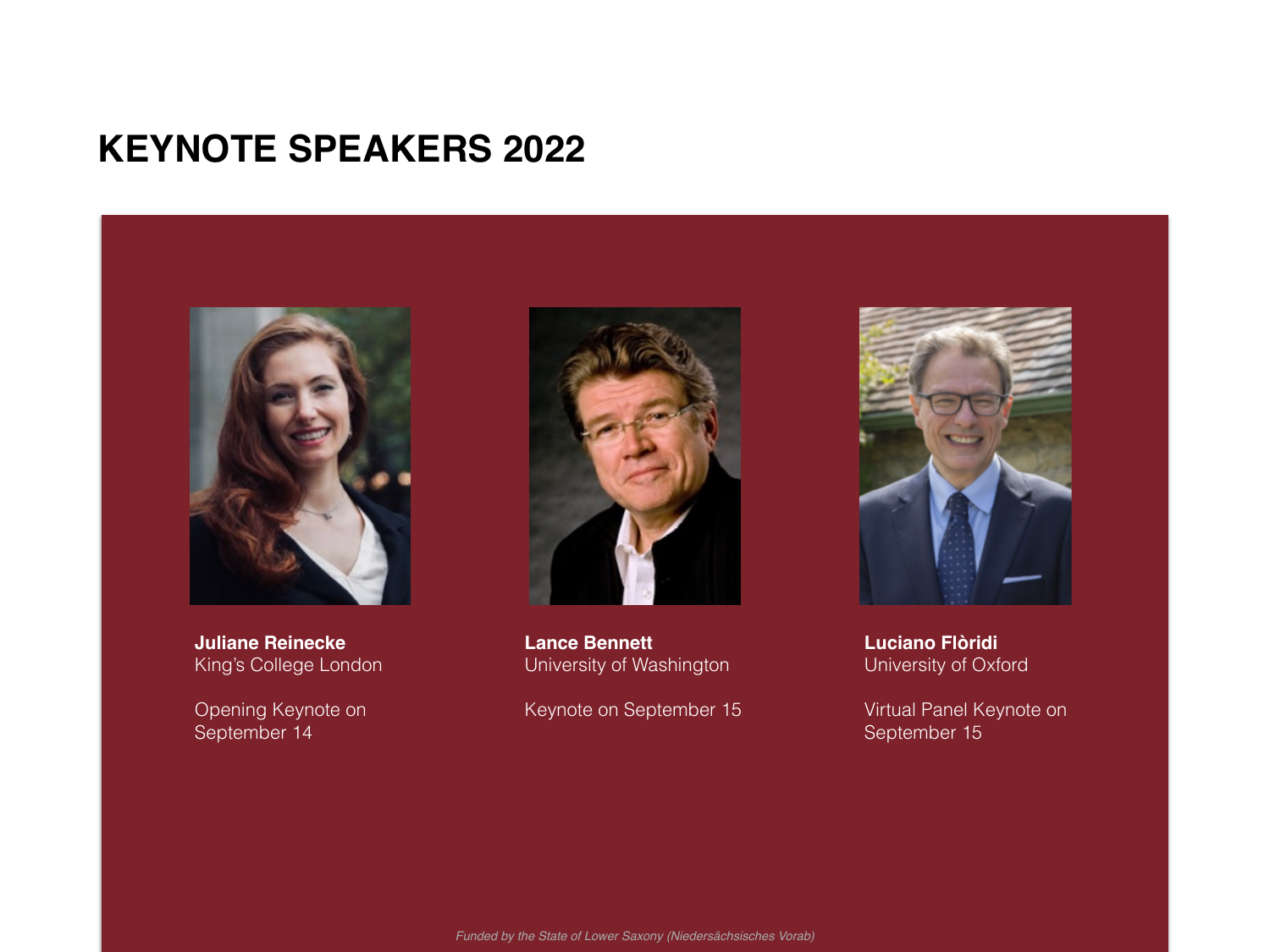#### **PhD Workshop, 13-14 September 2022 (Preliminary Program, 17.05.2022)**

| Tuesday, 13 September |                                                                                                                                       |                               |
|-----------------------|---------------------------------------------------------------------------------------------------------------------------------------|-------------------------------|
| 13.30-14.00           | Registration                                                                                                                          | Central Building, Room 40.704 |
| 14.00-14.30           | Welcome and Introduction<br><b>Matthias Wenzel</b>                                                                                    | Central Building, Room 40.704 |
| 14.30-16.30           | The Craft of Scholarly Publishing at the Intersection of CSR and Communication<br>Dennis Schoeneborn                                  | Central Building, Room 40.704 |
| 16.30-17.00           | Coffee Break                                                                                                                          | Central Building, Room 40.704 |
| 17.00-18.30           | Roundtable Session I: Pitches and Feedback<br>Anne Ellerup Nielsen<br>Dennis Schoeneborn<br>Christa Thomsen<br><b>Matthias Wenzel</b> | Central Building, Room 40.704 |
| 19.00-21.00           | Dinner (optional; self-paid by students)                                                                                              | Location in Lüneburg, tba     |

| <b>Wednesday, 14 September</b> |                                                                                   |                               |
|--------------------------------|-----------------------------------------------------------------------------------|-------------------------------|
| 09.00-11.00                    | Thematic Analysis & Discourse Analysis<br>Anne Ellerup Nielsen<br>Christa Thomsen | Central Building, Room 40.704 |
| 11.00-11.30                    | Coffee Break                                                                      | Central Building, Room 40.704 |
| 11.30-13.00                    | Roundtable Session II: Pitches and Feedback<br>Anne Ellerup Nielsen<br>Urša Golob | Central Building, Room 40.704 |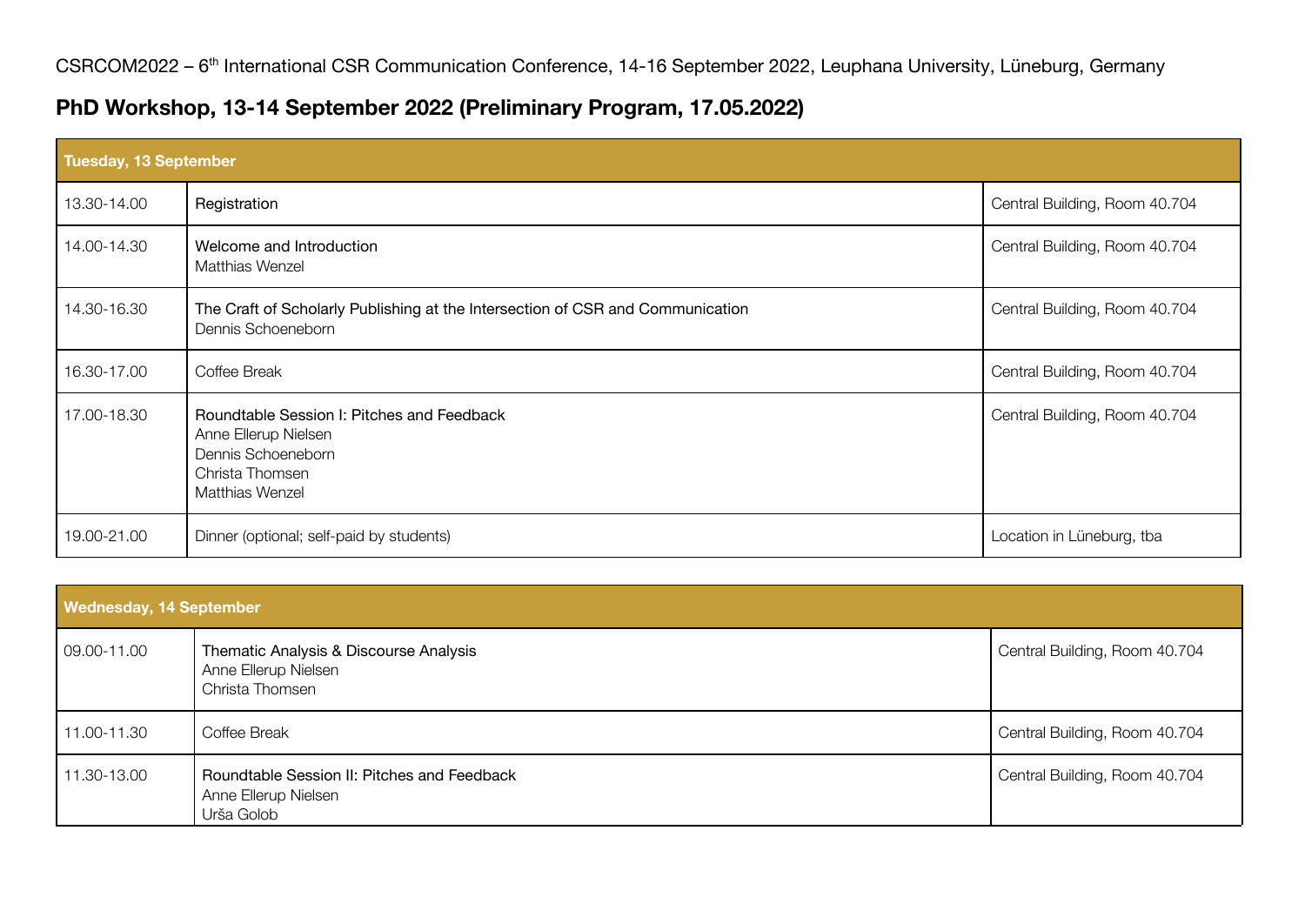#### CSRCOM2022 - 6<sup>th</sup> International CSR Communication Conference, 14-16 September 2022, Leuphana University, Lüneburg, Germany

|             | Dennis Schoeneborn<br>Christa Thomsen |       |
|-------------|---------------------------------------|-------|
| 13.00-14.30 | Lunch (Leuphana Mensa)                | Mensa |

#### **PhD Workshop Team**

Anne Ellerup Nielsen, Aarhus University Urša Golob, Ljubljana University Dennis Schoeneborn, Copenhagen Business School & Leuphana University of Lüneburg Christa Thomsen, Aarhus University

Matthias Wenzel, Leuphana University of Lüneburg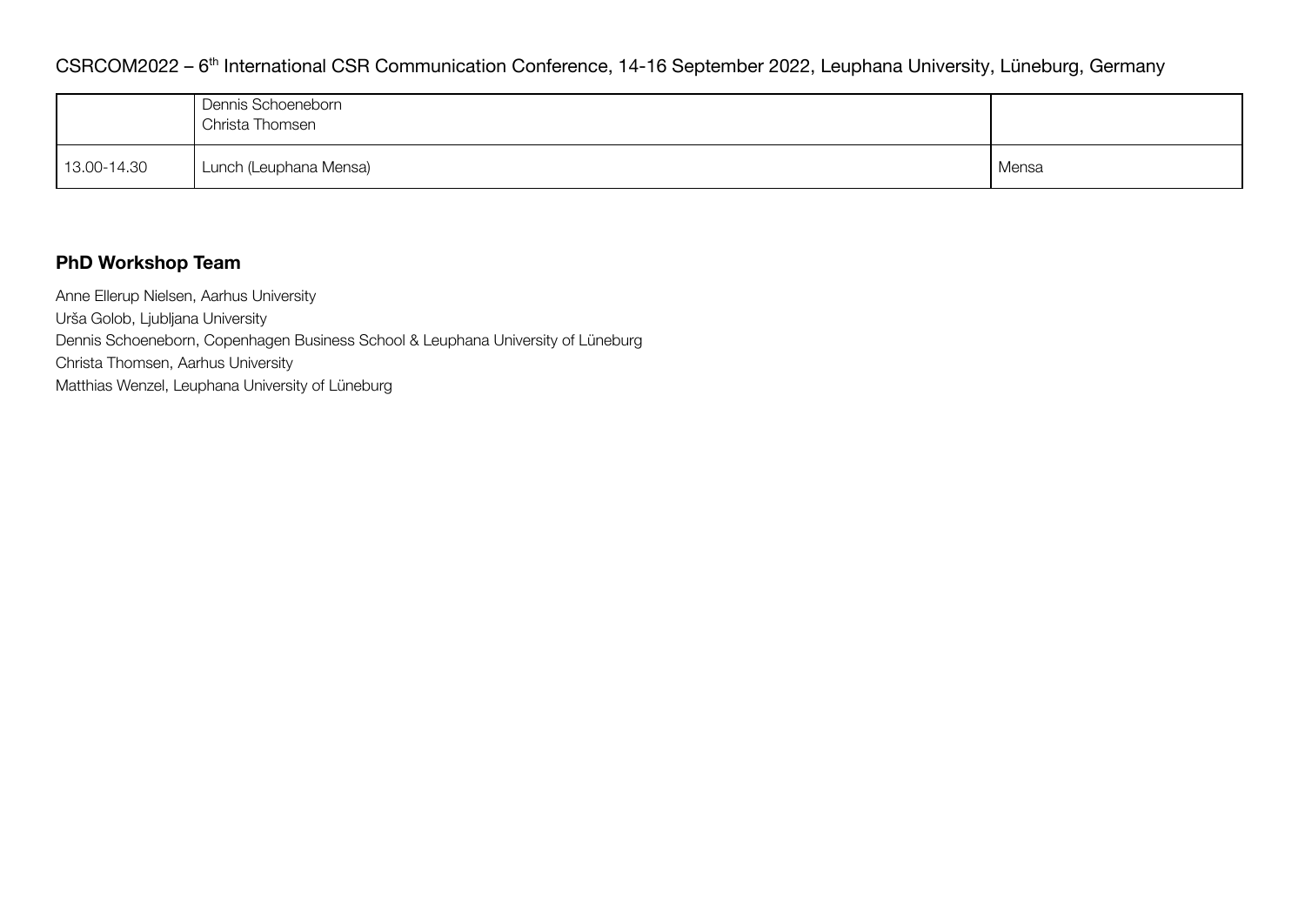#### **PRELIMINARY CONFERENCE PROGRAM (17.05.2022 - subject to changes)**

| Wednesday, 14 September |                                                                                           |                         |
|-------------------------|-------------------------------------------------------------------------------------------|-------------------------|
| 17.30-18.00             | Conference registration                                                                   | Central Building, Foyer |
| 18.00-19.00             | Welcome to CSRCOM2022<br>Opening Keynote<br>Prof. Juliane Reinecke, King's College London | Central Building, Forum |
| 19.00-21.00             | Welcome reception and drinks                                                              | Central Building, Forum |

| Thursday, 15 September |                                                                                                                                                                                                                                                                                                                                                                                          |                                 |
|------------------------|------------------------------------------------------------------------------------------------------------------------------------------------------------------------------------------------------------------------------------------------------------------------------------------------------------------------------------------------------------------------------------------|---------------------------------|
| $8.30 - 9.00$          | Morning coffee and registration                                                                                                                                                                                                                                                                                                                                                          | Central Building, Foyer         |
| $9.00 - 9.15$          | Opening - a short introduction                                                                                                                                                                                                                                                                                                                                                           | Central Building, Forum         |
| $9.15 - 10.30$         | Parallel paper sessions                                                                                                                                                                                                                                                                                                                                                                  | Central Building, seminar rooms |
| $10.30 - 11.00$        | Coffee break                                                                                                                                                                                                                                                                                                                                                                             | Central Building, Foyer         |
| $11.10 - 12.30$        | Invited Expert Panel: Al-generated Fake News & their implications for CSR Communication                                                                                                                                                                                                                                                                                                  | Central Building, Forum         |
|                        | Panel Keynote (virtual): Luciano Flòridi, Professor of Philosophy & Ethics of Information, University of Oxford<br>Panel Presenter: Laura Illia, Professor of Communication, Business & Social Responsibility, University of Fribourg<br>Panel Presenter: Elanor Colleoni, Assistant Professor of Corporate Reputation, Organizational Legitimacy & CSR,<br><b>IULM University Milan</b> |                                 |
|                        | Session Chair/Discussant: Dennis Schoeneborn, Professor of Communication, Organization & CSR, Copenhagen<br>Business School/Leuphana University Luneburg                                                                                                                                                                                                                                 |                                 |
|                        | Description: Artificial Intelligence (AI) and machine learning tools like GPT-3 make it astonishingly easy to generate<br>fake news that can credibly mislead audiences on the basis of automatically-fabricated texts (Floridi & Chiriatti, 2019).                                                                                                                                      |                                 |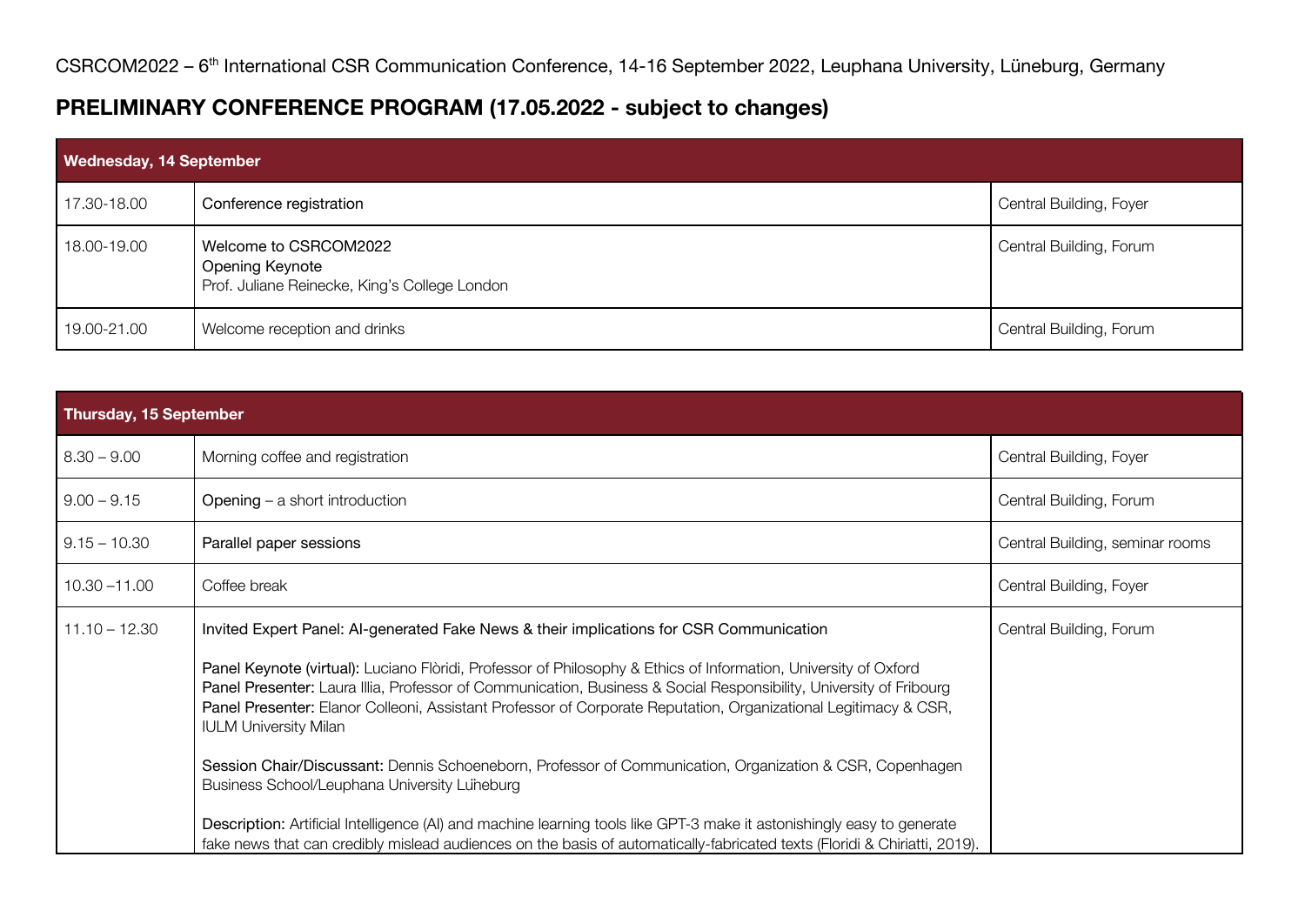#### CSRCOM2022 - 6<sup>th</sup> International CSR Communication Conference, 14-16 September 2022, Leuphana University, Lüneburg, Germany

|                 | The panel keynote (by Luciano Floridi, University of Oxford) will give an overview of the technological advancements<br>of AI tools and their role in the spread of disinformation on digital platforms. Two input presentations (by Laura Illia,<br>University of Fribourg & Elanor Colleoni, IULM University Milan) will showcase recent research on the use of the<br>machine learning tool GPT-3 to generate fake news in the context of scandalizing corporate business activities. The<br>panel discussion, chaired by Dennis Schoeneborn (Copenhagen Business School & Leuphana University Luneburg),<br>will then derive implications of these insights for research and practice in the area of CSR communication. |                                 |
|-----------------|-----------------------------------------------------------------------------------------------------------------------------------------------------------------------------------------------------------------------------------------------------------------------------------------------------------------------------------------------------------------------------------------------------------------------------------------------------------------------------------------------------------------------------------------------------------------------------------------------------------------------------------------------------------------------------------------------------------------------------|---------------------------------|
| $12.30 - 14.00$ | Networking Lunch (Buffett) & Campus Tour                                                                                                                                                                                                                                                                                                                                                                                                                                                                                                                                                                                                                                                                                    | Central Building, Forum/Foyer   |
| $14.00 - 15.15$ | Parallel paper sessions                                                                                                                                                                                                                                                                                                                                                                                                                                                                                                                                                                                                                                                                                                     | Central Building, seminar rooms |
| $15.15 - 15.30$ | Room Change Break                                                                                                                                                                                                                                                                                                                                                                                                                                                                                                                                                                                                                                                                                                           |                                 |
| 15.30 16.45     | Parallel paper sessions                                                                                                                                                                                                                                                                                                                                                                                                                                                                                                                                                                                                                                                                                                     | Central Building, seminar rooms |
| $16.45 - 17.15$ | Coffee break                                                                                                                                                                                                                                                                                                                                                                                                                                                                                                                                                                                                                                                                                                                | Central Building, Foyer         |
| $17.15 - 18.30$ | Keynote and Panel Discussion<br>Prof. Dr. Lance Bennett, University of Washington                                                                                                                                                                                                                                                                                                                                                                                                                                                                                                                                                                                                                                           | Central Building, Forum/Foyer   |
| 18.30           | Transfer to conference dinner                                                                                                                                                                                                                                                                                                                                                                                                                                                                                                                                                                                                                                                                                               |                                 |
| 19.00-21.30     | Conference dinner and Best Paper Award                                                                                                                                                                                                                                                                                                                                                                                                                                                                                                                                                                                                                                                                                      | Location in Lüneburg, tba       |

| Friday, 16 September |                                                                                                       |                                 |
|----------------------|-------------------------------------------------------------------------------------------------------|---------------------------------|
| $8.30 - 9.00$        | Morning coffee and registration                                                                       | Central Building, Foyer         |
| $9.00 - 10.15$       | Parallel paper sessions                                                                               | Central Building, seminar rooms |
| $10.15 - 10.45$      | Coffee break                                                                                          | Central Building, Foyer         |
| $10.45 - 12.00$      | Invited Panel: "Stakeholder engagement through digital technology: An academic-practitioner dialogue" | Central Building, Forum/Foyer   |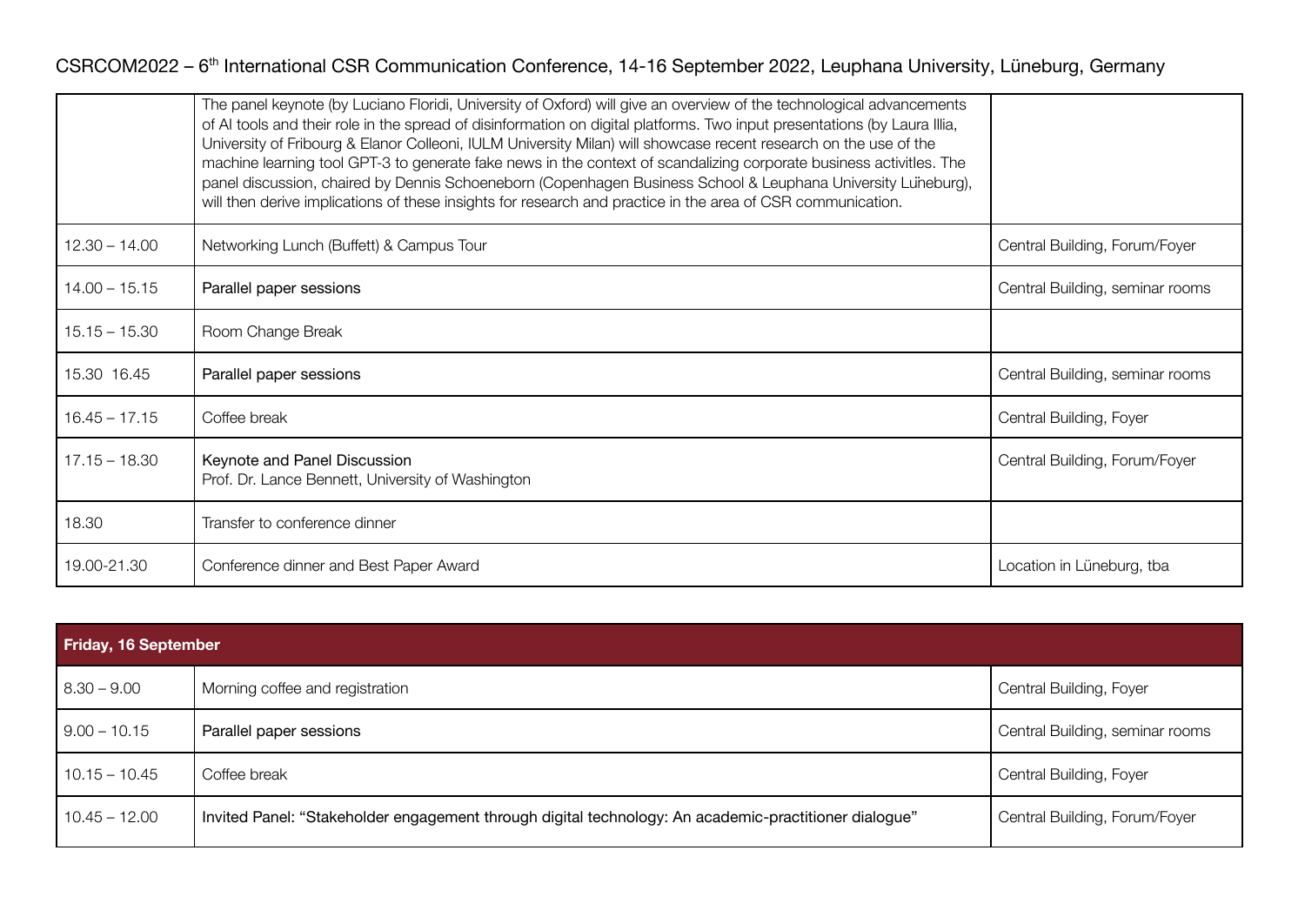|                 | Session Host: Matthias Wenzel (Leuphana University)                                                                                                                                                                                                                                                                                                                                                                                                                                                                                                                                                                                                                                                                                                                                                                                                                                                                                                                                                                                                                                                                                                            |                                 |
|-----------------|----------------------------------------------------------------------------------------------------------------------------------------------------------------------------------------------------------------------------------------------------------------------------------------------------------------------------------------------------------------------------------------------------------------------------------------------------------------------------------------------------------------------------------------------------------------------------------------------------------------------------------------------------------------------------------------------------------------------------------------------------------------------------------------------------------------------------------------------------------------------------------------------------------------------------------------------------------------------------------------------------------------------------------------------------------------------------------------------------------------------------------------------------------------|---------------------------------|
|                 | Panelists:<br>Laura Marie Edinger-Schons, University of Mannheim<br>Julia Kumper, VentureVilla & Ventreneurs<br>Uwe Lubbermann, Premium Kollektiv<br>Riccardo Wagner, Hochschule Fresenius                                                                                                                                                                                                                                                                                                                                                                                                                                                                                                                                                                                                                                                                                                                                                                                                                                                                                                                                                                     |                                 |
|                 | Description: The "age of digitalization and disinformation" is partly carried by the emergence of digital technology<br>such as forums, social media, and videoconferencing. This technology has produced new ways of "stakeholder<br>engagement", i.e., the involvement of stakeholders such as customers, suppliers, partners, politics, and NGOs in<br>organizational communication about issues in play. Such digital technologies partly even promise to "democratize"<br>organizational communication. In turn, their day-to-day use also reveals constraints in engaging stakeholders<br>substantively through such technologies, such as dispersed or even polarizing debates that do not generate a<br>consensus about issues in play. While digital technology is an omnipresent and irreducible part of contemporary<br>organizational communication, we know little about the role of such technology in engaging stakeholders. Therefore,<br>this panel session will provide a vanguard forum for academics and practitioners to share and discuss the<br>observations of and experiences with stakeholder engagement through digital technology. |                                 |
| $12.00 - 13.30$ | Networking Lunch (Buffett) & tour of central building                                                                                                                                                                                                                                                                                                                                                                                                                                                                                                                                                                                                                                                                                                                                                                                                                                                                                                                                                                                                                                                                                                          | Central Building, Forum/Foyer   |
| $13.30 - 14.45$ | Parallel paper sessions                                                                                                                                                                                                                                                                                                                                                                                                                                                                                                                                                                                                                                                                                                                                                                                                                                                                                                                                                                                                                                                                                                                                        | Central Building, seminar rooms |
| $14.45 - 15.45$ | Meet-the-Editors Session for the Special Issue of Management Communication Quarterly on "CSR<br>Communication in the Age of Digitalization and Polarization"                                                                                                                                                                                                                                                                                                                                                                                                                                                                                                                                                                                                                                                                                                                                                                                                                                                                                                                                                                                                   | Central Building, Forum/Foyer   |
| $15.45 - 16.15$ | Closing of the 6th CSR Communication Conference                                                                                                                                                                                                                                                                                                                                                                                                                                                                                                                                                                                                                                                                                                                                                                                                                                                                                                                                                                                                                                                                                                                | Central Building, Forum/Foyer   |